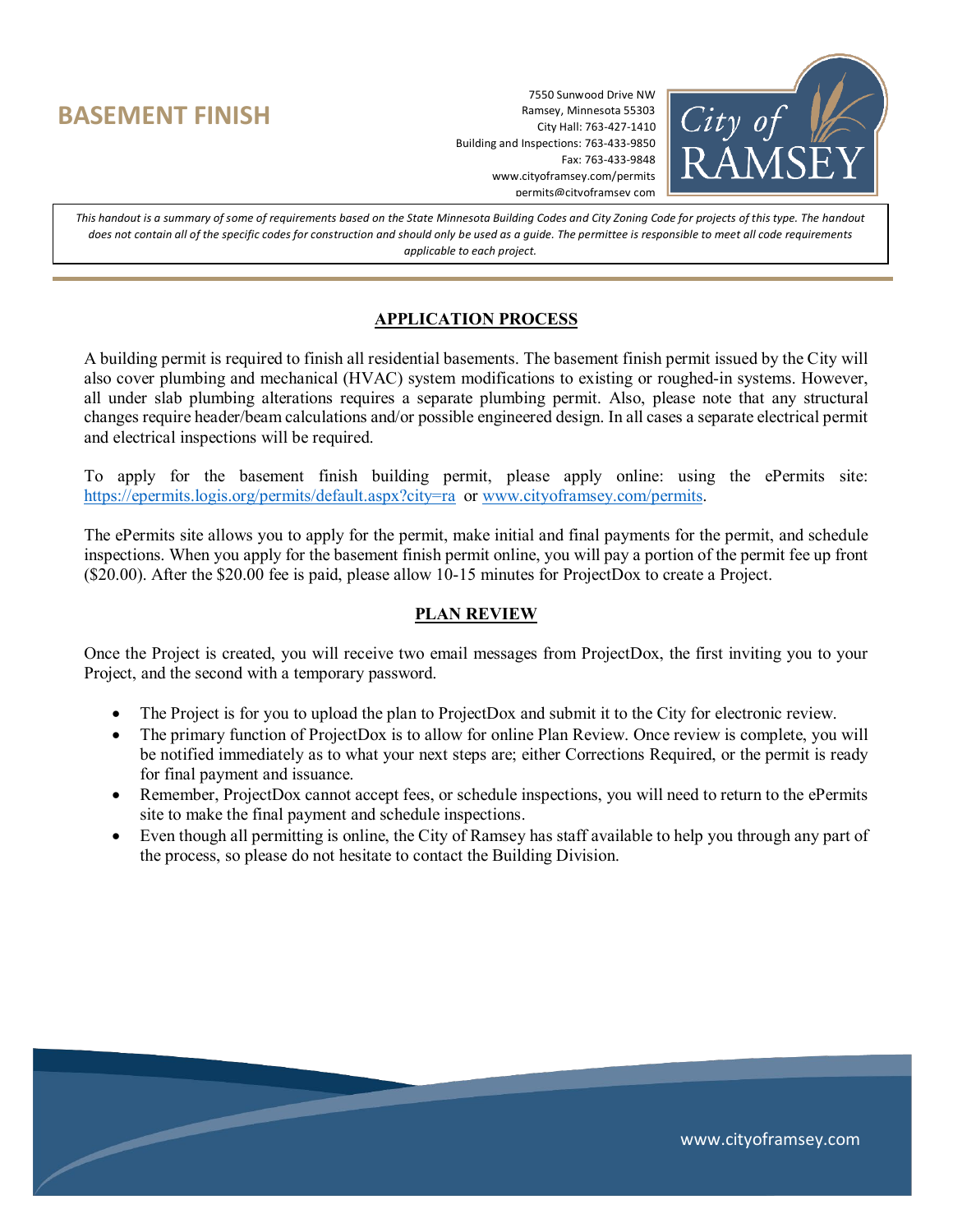#### **KEY CODE REQUIREMENTS**

This section is not a full code analysis, but a summary of key items often missed on plan submittals.

#### *Dwellings served by Private Septic Systems*

• For dwellings served by private SSTS (subsurface sewage treatment systems) the septic system must be designed to support the total number of bedrooms in the dwelling. Plan submittals must show the total number of proposed bedrooms upon project completion. In addition, City Code Chapter 113 (h) (2) states, "An SSTS compliance inspection is required when altering an existing structure to add a bedroom."

#### *Foundation Insulation*

- **For dwellings permitted before June 1, 2009**: If interior foundation insulation alterations are needed, please contact the Building Division. Insulation R-values, air barrier, and vapor retarder requirements are allowed to be altered.
- **For dwellings permitted after June 1st, 2009**, if adding additional interior foundation insulation is desired, the installation of an R-5 foil faced polyiso foam board is recommended. For adding R-Values greater than R-5, or a different type of interior foundation insulation, then please contact the Building Division.

### *Fireblocking*

Examples of areas required to be fireblocked are:

- Holes in the top plates at wires, pipes, water lines and ducts.
- Ceilings of enclosed dead spaces.
- Intersections of vertical walls and horizontal transitions at soffits or dropped ceilings.
- Gaps between the top of framed walls and foundations.
- Vertical wall sections must be fireblocked at 10 foot intervals.

Acceptable fire block materials are:

- Two inch nominal lumber or two layers of one inch nominal lumber with staggered seams.
- $\bullet$   $\frac{3}{4}$ " plywood or OSB.
- $\frac{1}{2}$ " gypsum board or  $\frac{1}{4}$ " cement board.
- Batts of mineral wool or fiberglass insulation packed securely in place.
- Approved foam or fire caulking.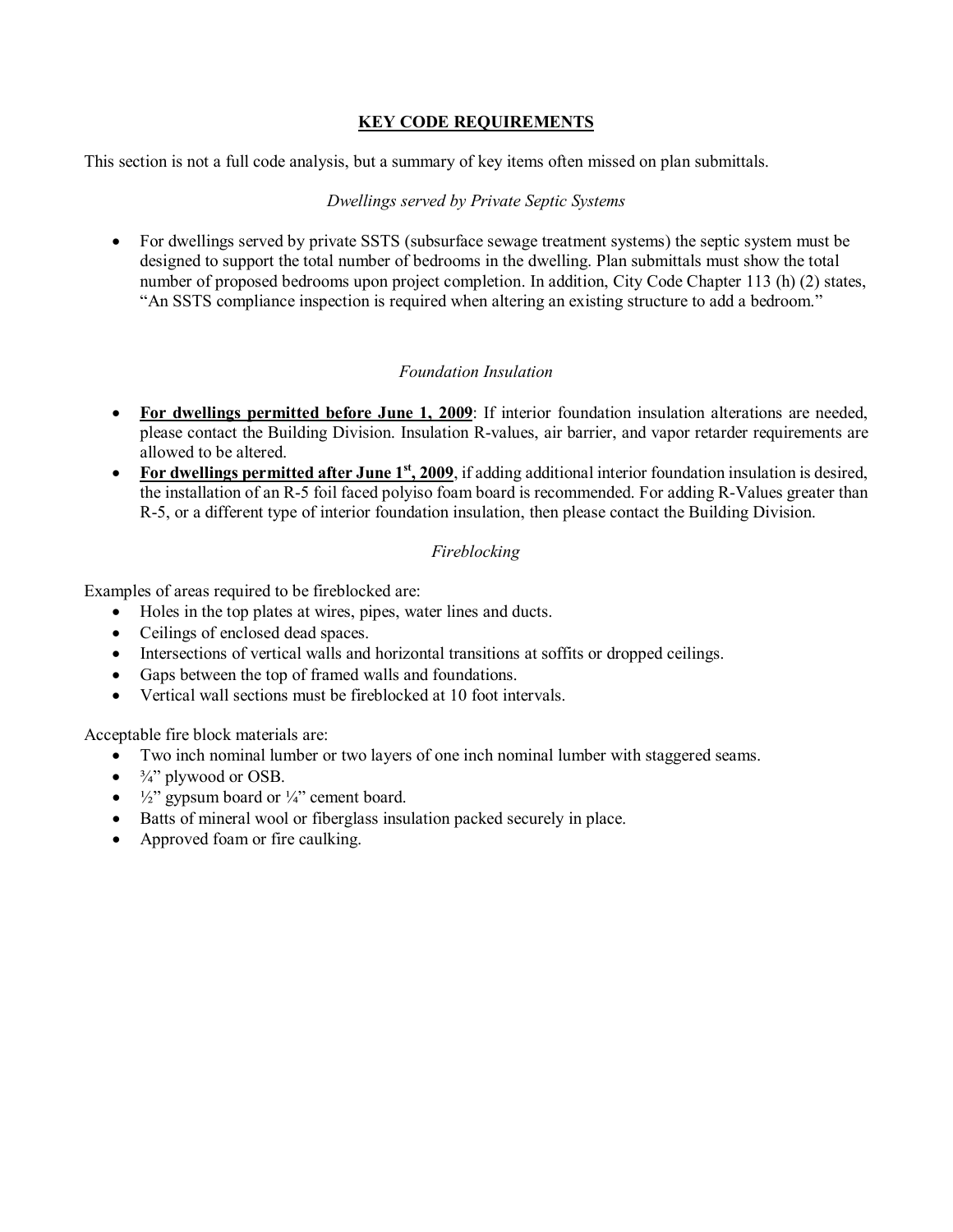#### **INSPECTION INFORMATION**

The following is the general order of inspections:



Below are quick links for scheduling purposes.

| <b>Building Inspections</b> | https://epermits.logis.org/home.aspx?city=ra |
|-----------------------------|----------------------------------------------|
| Electrical Inspections      | http://slothinspections.com/                 |

The example on the next page shows the detail required for plan submittal to the Building Division. The drawing submitted should be provided with enough detail to clearly show the extent of the basement finish. Hand drawn plans are acceptable but please be sure to include a scaled drawing with dimensions of all rooms. Using graph paper is beneficial to assist with establishing a scale. Be sure to label the use of each room.